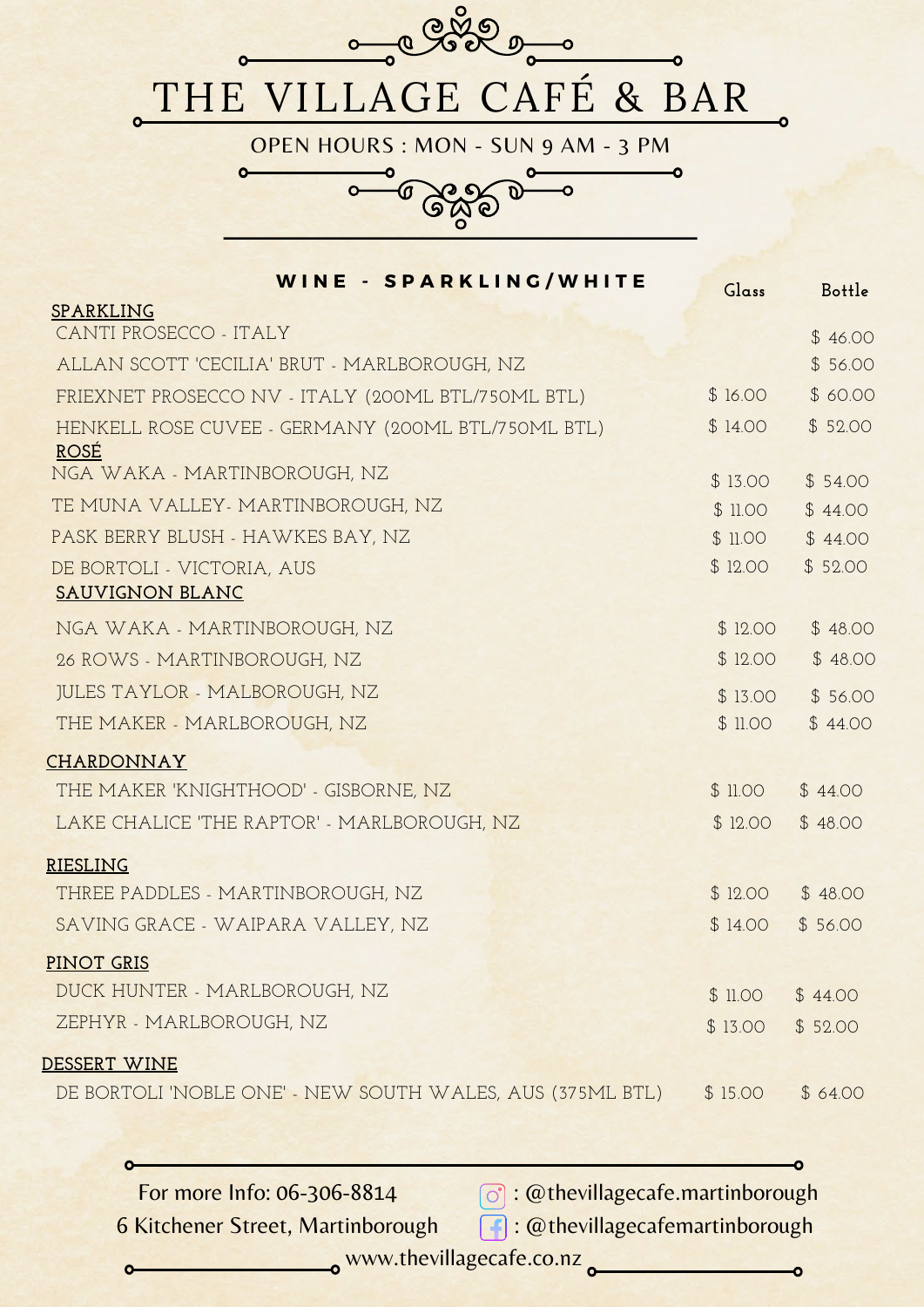

| <b>WINE- RED/FORTIFIED</b>                                   | Glass   | Bottle  |
|--------------------------------------------------------------|---------|---------|
| PINOT NOIR                                                   |         |         |
| AKARUA 'PINOT ROUGE'- CENTRAL OTAGO, NZ                      | \$12.00 | \$48.00 |
| DUCK HUNTER - MARLBOROUGH, NZ                                | \$13.00 | \$50.00 |
| ROCKBURN - CENTRAL OTAGO, NZ                                 | \$18.00 | \$75.00 |
| SEI CENTO '600' - MARTINBOROUGH, NZ                          |         | \$85.00 |
| SYRAH/SHIRAZ                                                 |         |         |
| DOWN THE LANE TEMPRANILLO/SHIRAZ - VICTORIA, AUS             | \$12.00 | \$48.00 |
| PASK 'GIMBLETT GRAVELS' - HAWKES BAY, NZ                     | \$14.00 | \$58.00 |
| <b>MERLOT</b>                                                |         |         |
| DUSKY SOUNDS - SOUTH AUSTRALIA                               | \$11.00 | \$44.00 |
| MUDHOUSE - HAWKES BAY, NZ                                    | \$12.00 | \$48.00 |
| ALLAN SCOTT - HAWKES BAY, NZ                                 | \$13.00 | \$52.00 |
| <b>CABERNET</b>                                              |         |         |
| DE BORTOLI - NSW, AUS                                        | \$11.00 | \$44.00 |
| <b>GRANT BURGE BAROSSA INK - BAROSSA, AUS</b><br><b>PORT</b> | \$13.00 | \$52.00 |
| SANDEMAN FINE TAWNY PORT - PORTUGAL                          | \$16.00 | \$75.00 |